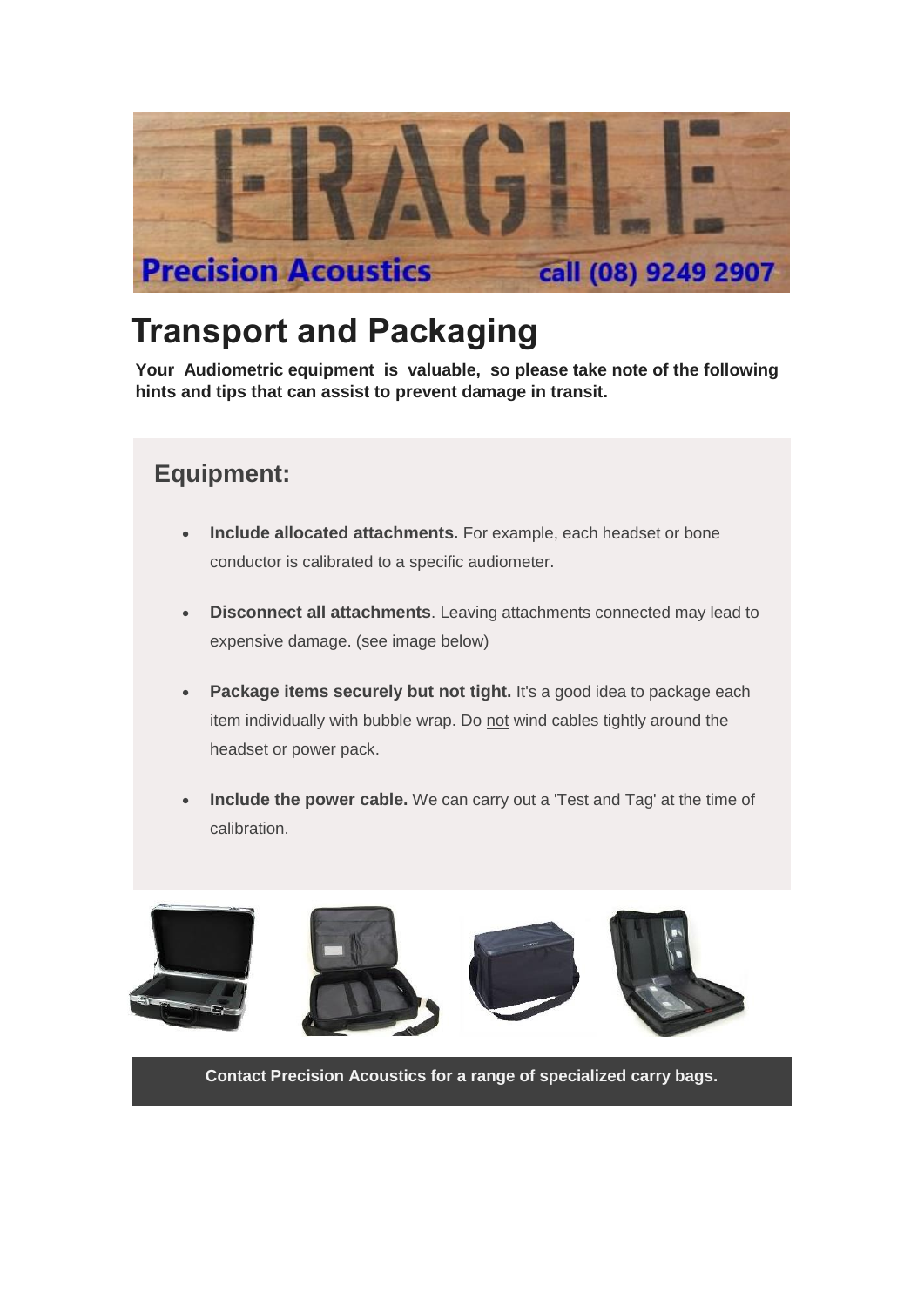## **The below images show the power of packaging.**

The audiometer received in the box **covered in wet concrete** was completely undamaged. Inside the box was adequate cushioning and the unit was sealed in a bubble wrap bag.

The boxes with **red dirt and dust** highlight the importance of correctly sealing the entire box with good quality tape.

The picture of **'ideal packaging'** is the arrival of a new unit from the factory. A box carefully packaged within a box.

A little money spent on good packaging will go a long way.